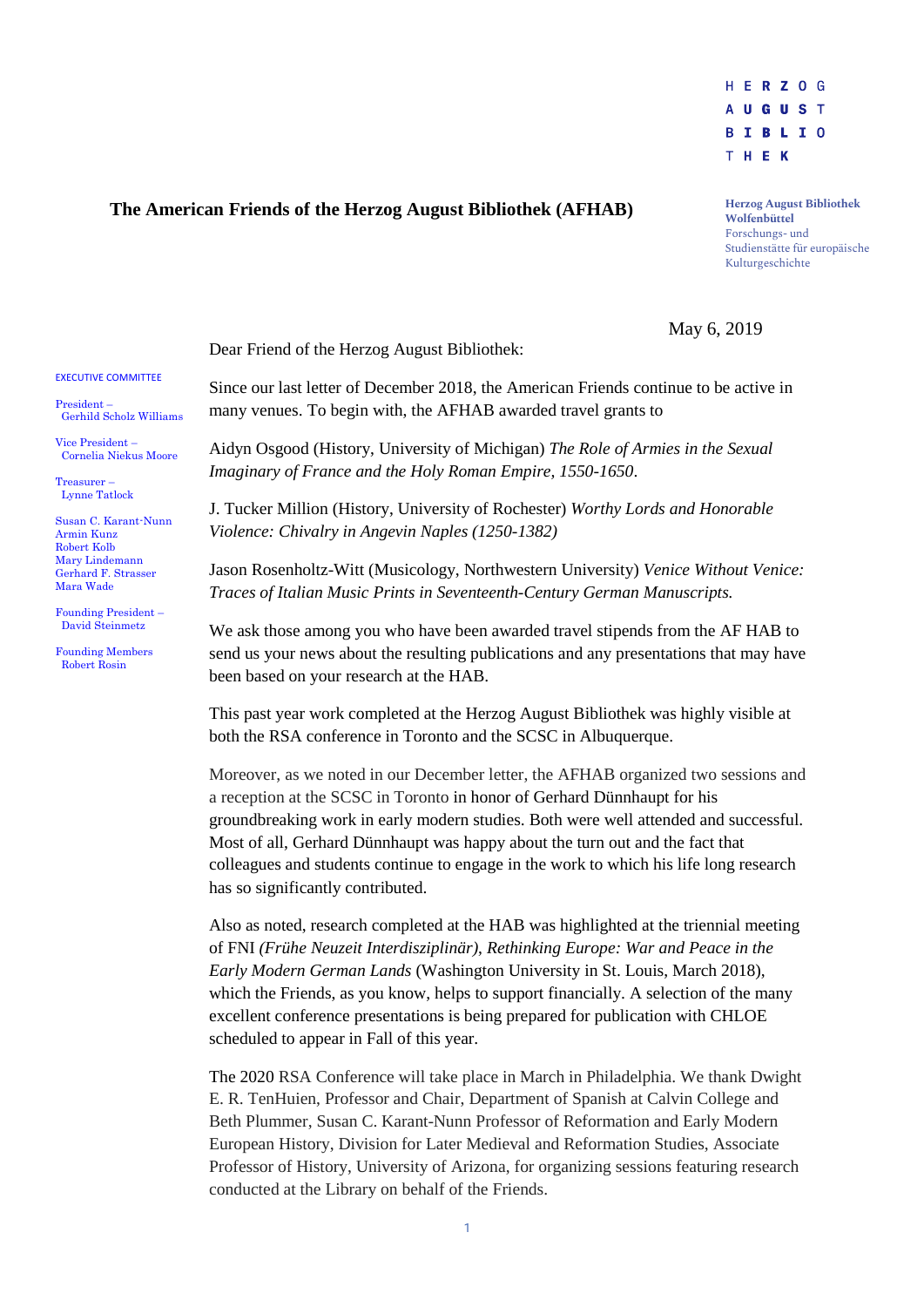

The SCSC Conference will be held on October 17-20, 2019 in St. Louis, coinciding with the  $50<sup>th</sup>$  Anniversary of the SCSC, which was founded there. The CFP has gone out (check the website), and the Friends plan again to sponsor several sessions in all areas of German early modern studies. We hope that many of you will be able to participate in panels presenting research done at the HAB. Beth Plummer from the Division for Late Medieval and Reformation Studies at the University of Arizona will organize the AFHAB sessions.

In addition, the officers have noted that, for some time, our bylaws have not conformed to the reality of our practice and our situation as it has developed since our founding in 1997. We therefore undertook in the fall of 2018 to update and simplify our bylaws. The new bylaws, of course, maintain the original statement of purpose. Everything else is updated in conformance with the practice of the last fifteen years or so and, of course, in compliance with our status as a not-for-profit in the State of Missouri. The Board reviewed the new bylaws carefully and ratified them (in accordance with the requirements of the old bylaws) in December. They are now posted on our website [http://www.hab.de/en/home/about-us/friends-and-foundations/american-friends-of-the](http://www.hab.de/en/home/about-us/friends-and-foundations/american-friends-of-the-hab.html)[hab.html](http://www.hab.de/en/home/about-us/friends-and-foundations/american-friends-of-the-hab.html)

Thank you for your continuing support of the Friends of the HAB. At this point in time, thanks to your generosity, we have a healthy balance of \$78.209.11.

This balance notwithstanding, your support (\$50 annually for membership or more if you are able) is vital if we are to continue our mission in support of early modern studies at the HAB. We are attaching the application for FRIENDS-membership and invite you to renew your membership for the coming year.

We wish you a smooth end of the semester and a great summer!

Welliams

Gerhild Scholz Williams, President

Lynne Tatlock

Lynne Tatlock, Treasurer